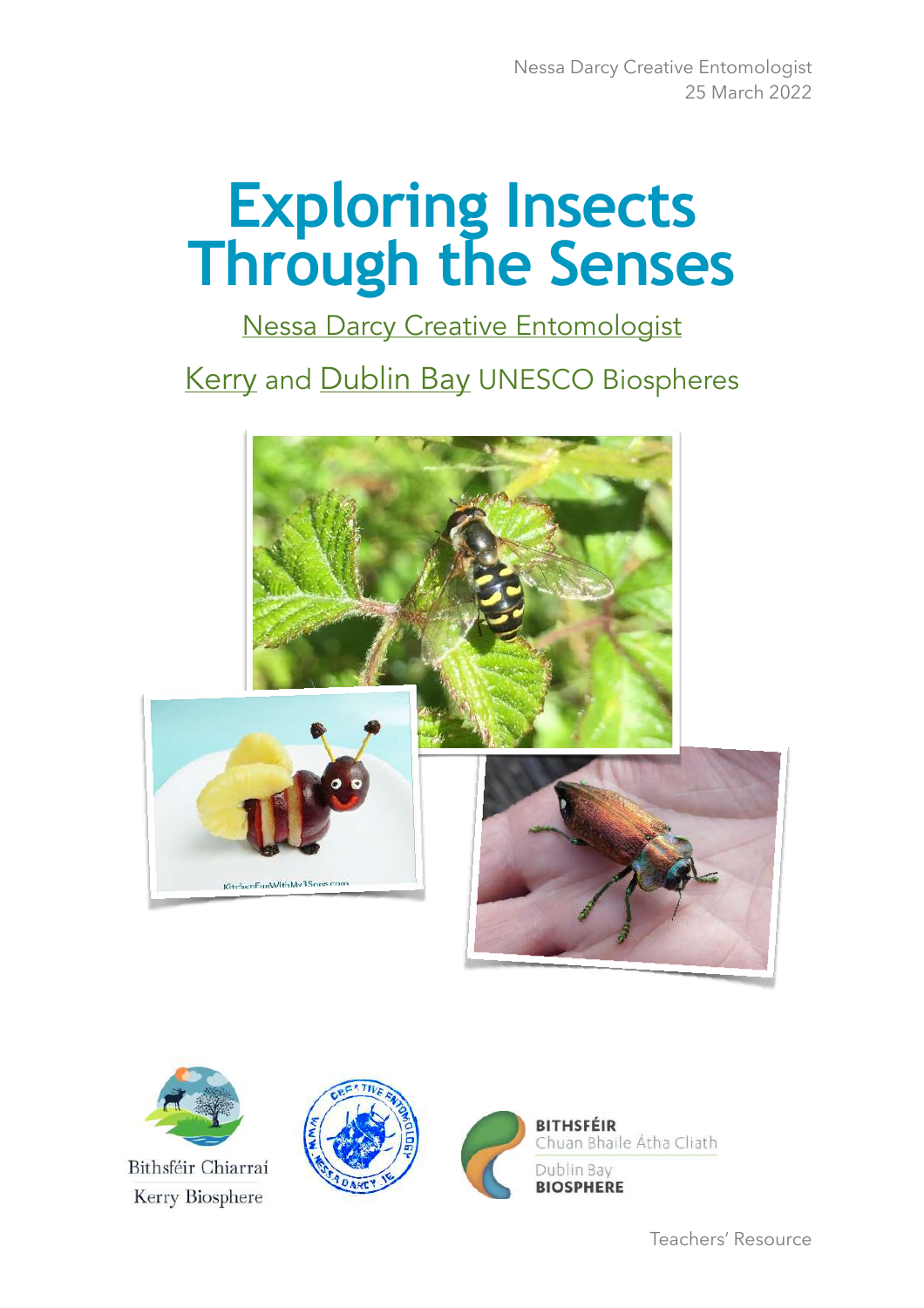# **Introduction**

We are delighted to announce the Nature Series Webinars for Primary Schools with [Nessa Darcy Creative Entomologist.](https://www.nessadarcy.ie) In this series we will explore insects through the five senses. Workshops will be held online via zoom starting April 26th, from 10 - 11am.

In this series we will learn amazing facts about insects through sight, taste, sound, smell and touch. The workshops are being delivered by Creative Entomologist Nessa Darcy whose mission is to reintroduce humans to their natural habitat through colourful encounters with insects.

In addition to Nessa's ecology work in Ireland and Madagascar, she is an artist and member of an [intercultural choir](https://discoverygospelchoir.ie/workshops/workshop-resources/), bringing creativity and inclusivity to her workshops. Nessa is also available to deliver workshops through the [Heritage in](http://www.heritageinschools.ie/heritage-expert/profile/nessa-darcy)  [School Scheme](http://www.heritageinschools.ie/heritage-expert/profile/nessa-darcy) and provide teacher training through [Europass Teacher Academy.](https://www.teacheracademy.eu/course/biodiversity-and-ecology/)

Teachers registering for the Exploring Insects Through the Senses webinars will be sent a resource list to help them gain the most benefit from the sessions. Students and teachers will have a chance to ask Nessa questions towards the end of each workshop. All sessions will be recorded and shared on the [Dublin Bay](https://www.youtube.com/channel/UCMe-VbeWGDIx4D_rraS869Q)  [Biosphere](https://www.youtube.com/channel/UCMe-VbeWGDIx4D_rraS869Q) and [Kerry Biosphere YouTube](https://www.youtube.com/channel/UCpzc-9YJUPA-fHu-5U_szAQ) channels.

Registration is required for each webinar; links to register can be found here:<https://kerrybiosphere.ie/news/89-nature-series-online-for-primary-schools>

The workshops will focus on exploring insects through the five senses. Students will learn creativity, nature connection and lots of interesting facts about Irelands insects.

Nessa has created this series of workshops to suit primary school students from 3rd to 6th class. Students and teachers can pose questions in the Q&A function. We will endeavour to answer as many questions as we can.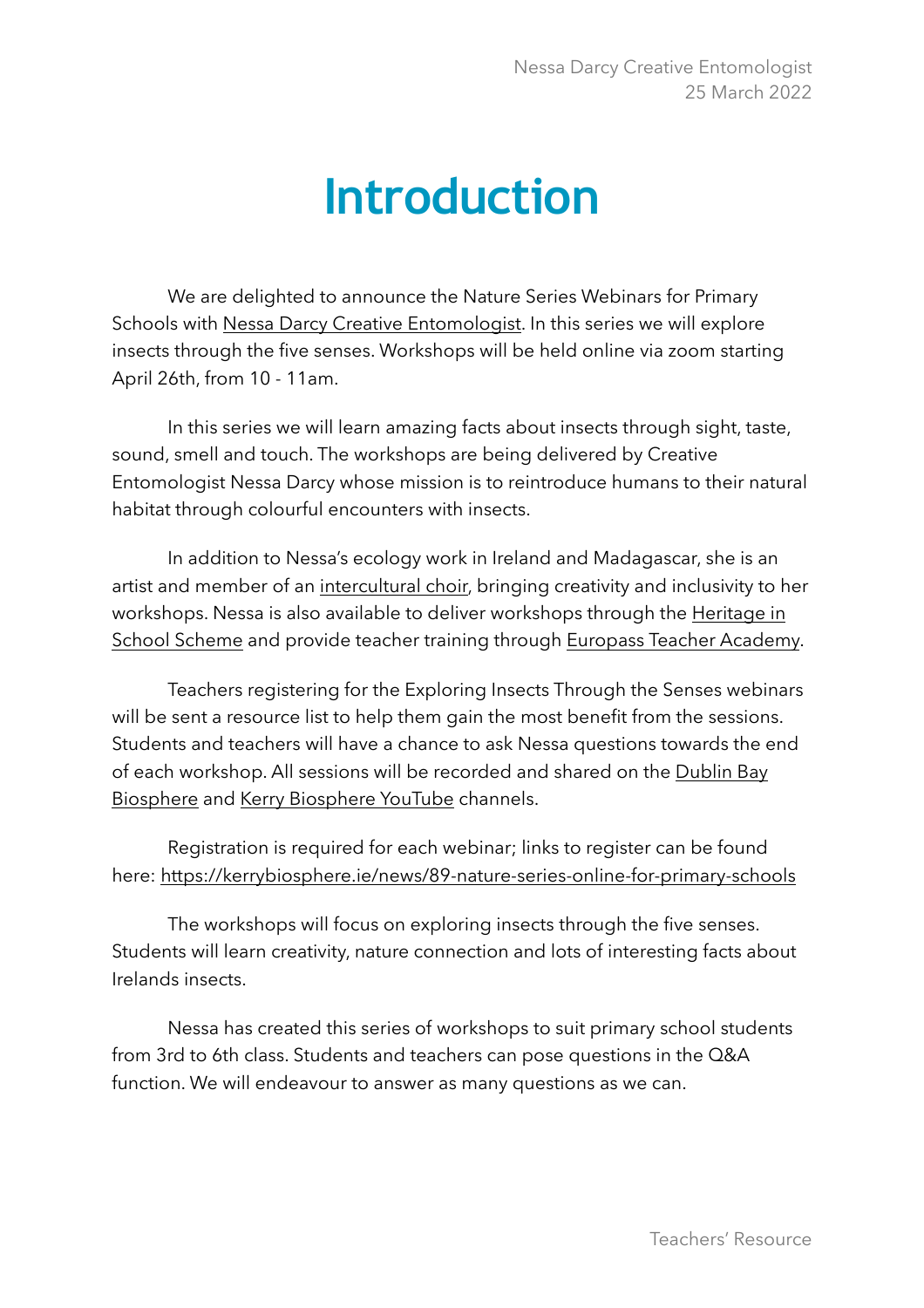#### **Hello Hardworking Teachers!**

Welcome to the colourful, tasty, musical, tactile, aromatic world of insects! Over this series of five webinars I will be introducing your pupils to aspects of insects they may never have encountered before, using all of our senses.

Each webinar will include activities to carry out in the classroom, and below you will find a list of the materials you will need for each of these. You will also find a list of links and further activities for continuing your insect exploration, identification and recording after the webinars.

**Enjoy!**

If you want to learn more about insects, you can book Nessa for a [Heritage in Schools visit here](http://www.heritageinschools.ie/heritage-expert/profile/nessa-darcy)!

# **What You Need for the Webinars**

# **1. Sight - April 26th - Register [here](https://skdp-net.zoom.us/webinar/register/6016457005978/WN_-n5IzhmoR46VQFslu0x5cg)**

#### **Insect Identikit activity:**

Drawing paper and colouring pencils/markers.

#### **Flying Insect Timed Count:**

Printed copies of the FIT Count field recording form (also attached).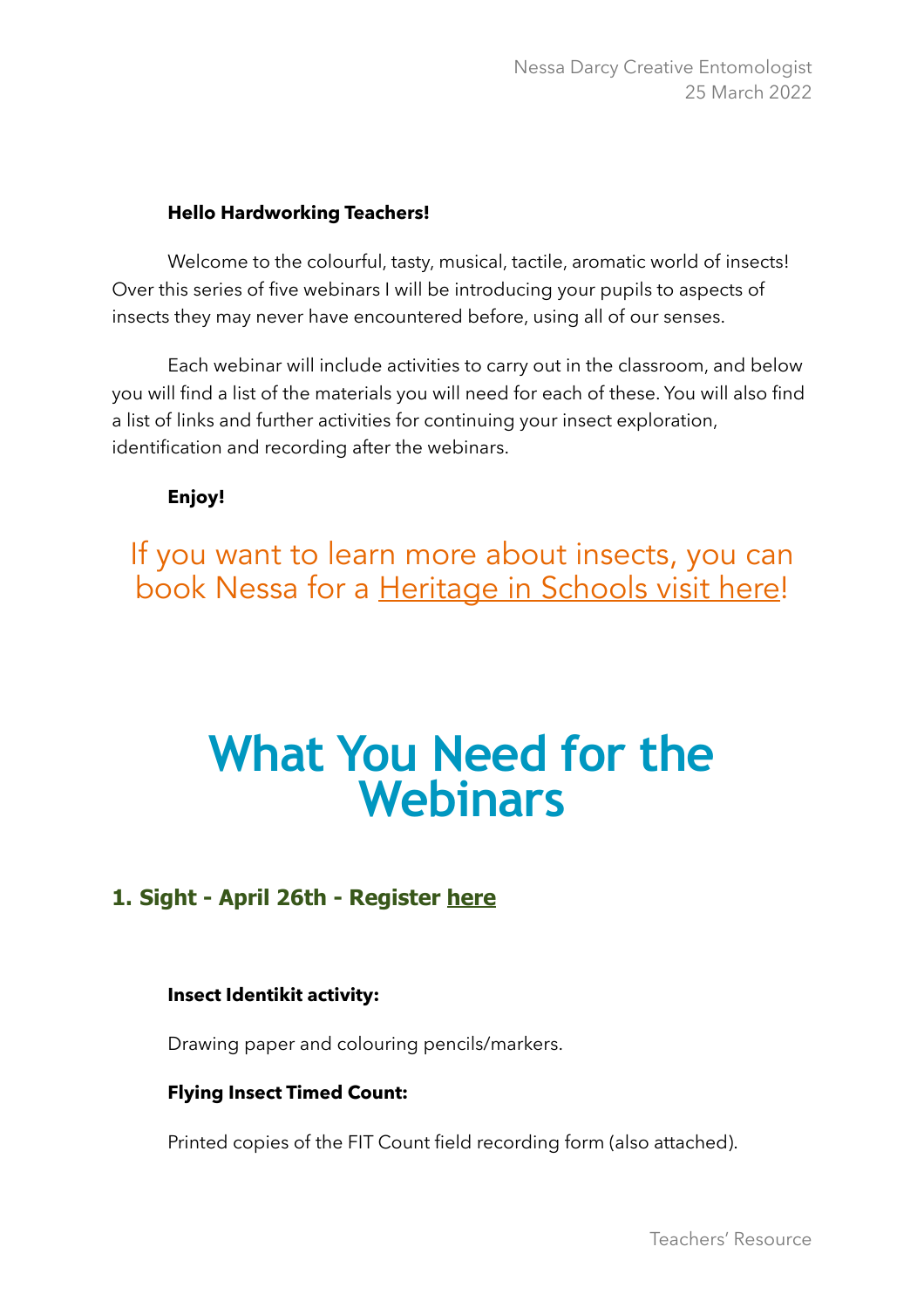## **2. Sound - May 10th - Register [here](https://skdp-net.zoom.us/webinar/register/3716457008308/WN_WLlxa1tlQ2m09ikCNQWhBA)**

#### **The Sound of Insects (Japanese song):**

Print out the lyric sheet for the song at the end of this document, or write the pronunciation on the board.

#### **Cross country poetry writing:**

Paper and pen for writing

# **3. Taste - May 17th - Register [here](https://skdp-net.zoom.us/webinar/register/2516457009098/WN_0CEFqN5oSGquET3h1SG4hA)**

#### **Materials for making fruit bees:**

Toothpicks (at least three per child)

Black/red grapes cut into slices

Green/yellow grapes cut into slices

Blueberries

Thin apple slices (Mix your apple slices with some lemon juice to prevent them from turning brown)

Give a selection of different coloured grape slices, a few blueberries and two thin apple slices to each child on a plate or bowl, along with the toothpicks. See if they can resist eating the fruit until the activity begins!

Optional: You could include some other insect-pollinated fruits if you want to get really creative. Try dried cranberries, figs, kiwi, mango, melon, peach, raspberries, blackberries, oranges. Mini marshmallows for eyes.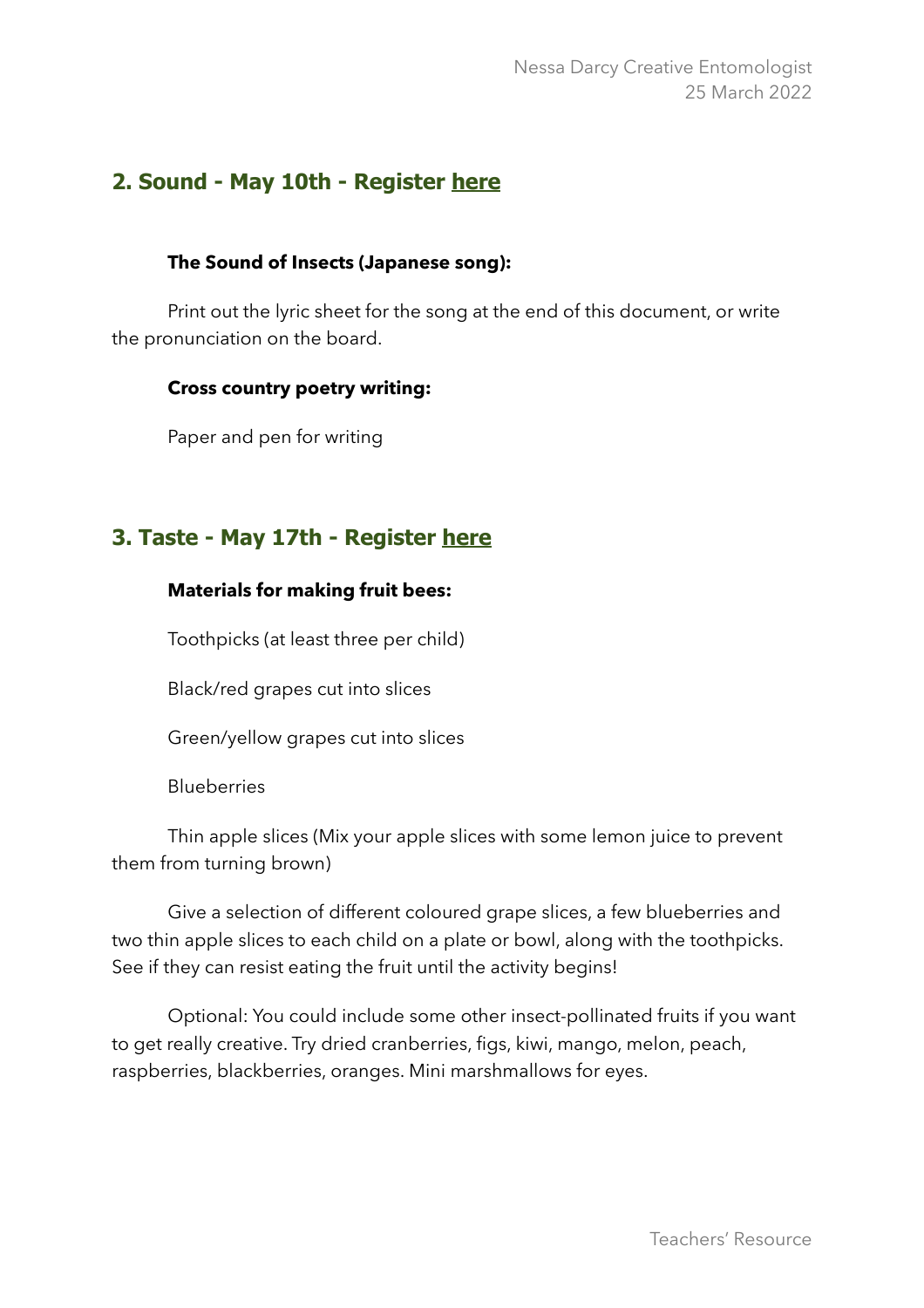# **4. Smell - May 24th - Register [here](https://skdp-net.zoom.us/webinar/register/9516457010200/WN_n7y3qb9WRjGRlZ9b2-avmg)**

#### **What do insects smell like?:**

A packet of fresh coriander leaves

A bottle of TCP liquid antiseptic

Some strips of filter paper or card

# **5. Touch - May 31st - Register [here](https://skdp-net.zoom.us/webinar/register/3016457011571/WN_y-7wtlzjT2iWk627QaDe0w)**

#### **Tactile experiments with slimy mini-beasts:**

Collect large snails/slugs a day or two before the webinar. Keep them in a plastic box, terrarium or large jar, securely closed but with air holes in the lid. Include some vegetation, stones, bark etc. under which the snails can hide and prevent themselves from drying out. A sprinkle of rain water will also help.

They should be kept somewhere cool and shady. You can feed them some lettuce, cabbage, cucumber, apple or try other fresh fruit and veg and find out what they like best. Don't be alarmed if the larger snails eat the smaller snails, that's just nature…

You will also need a sharp edged knife and some blue tack!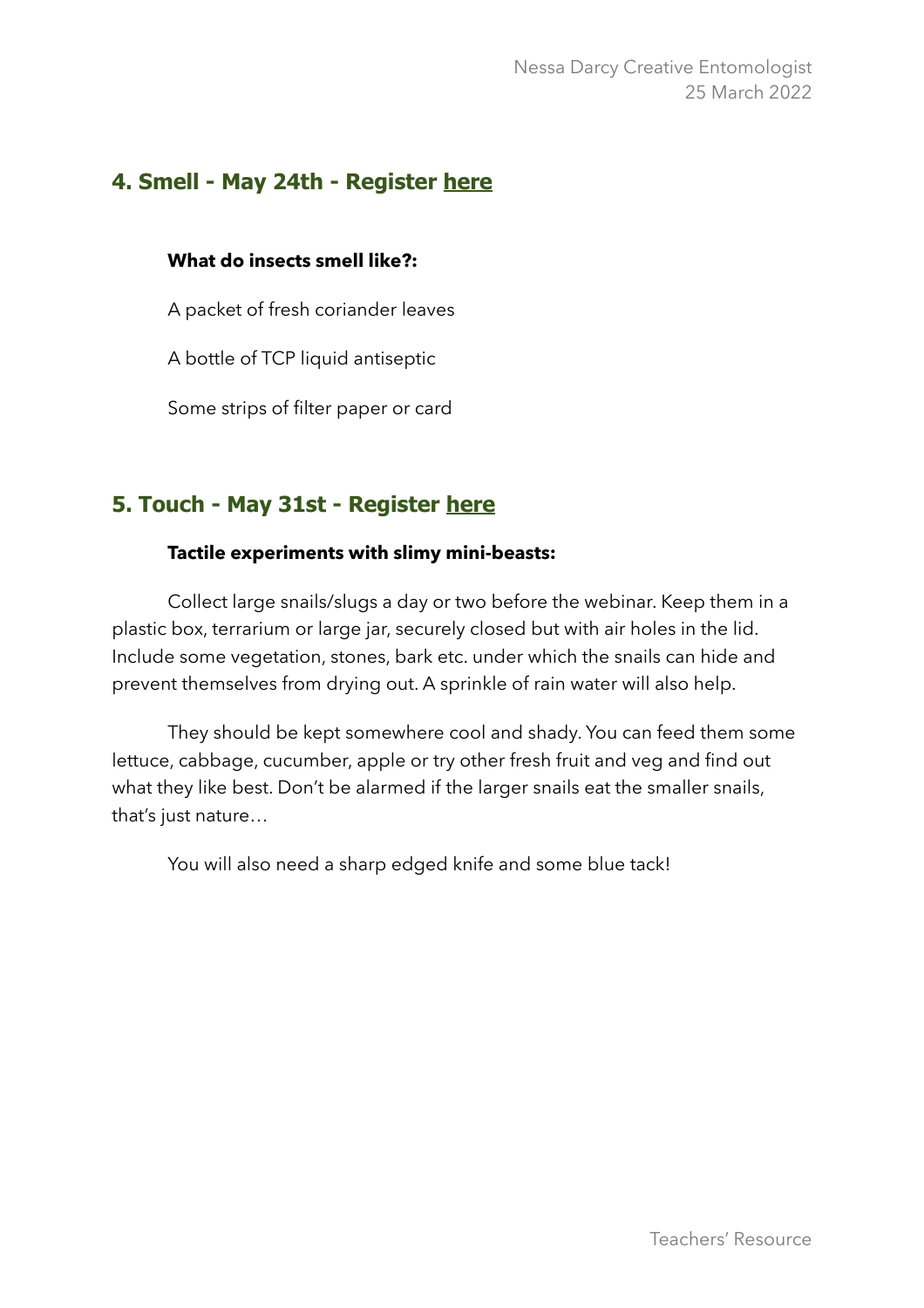Nessa Darcy Creative Entomologist 25 March 2022

# **Further Activities and Resources**

# **Sight**

#### **Flower Insect Timed (FIT) Count:**

<https://biodiversityireland.ie/surveys/fit-counts/>

#### **Video tutorial on FIT Count:**

<https://youtu.be/lrKqKm3dRV8>

#### **Identifying different groups of insects:**

<https://youtu.be/jhRx6xV3Chw>

#### **Identification swatches:**

https://biodiversityireland.ie/shop/

#### **Identification charts:**

[https://www.field-studies-council.org/product-category/publications/?](https://www.field-studies-council.org/product-category/publications/?fwp_publication_type=fold-out-guide) [fwp\\_publication\\_type=fold-out-guide](https://www.field-studies-council.org/product-category/publications/?fwp_publication_type=fold-out-guide)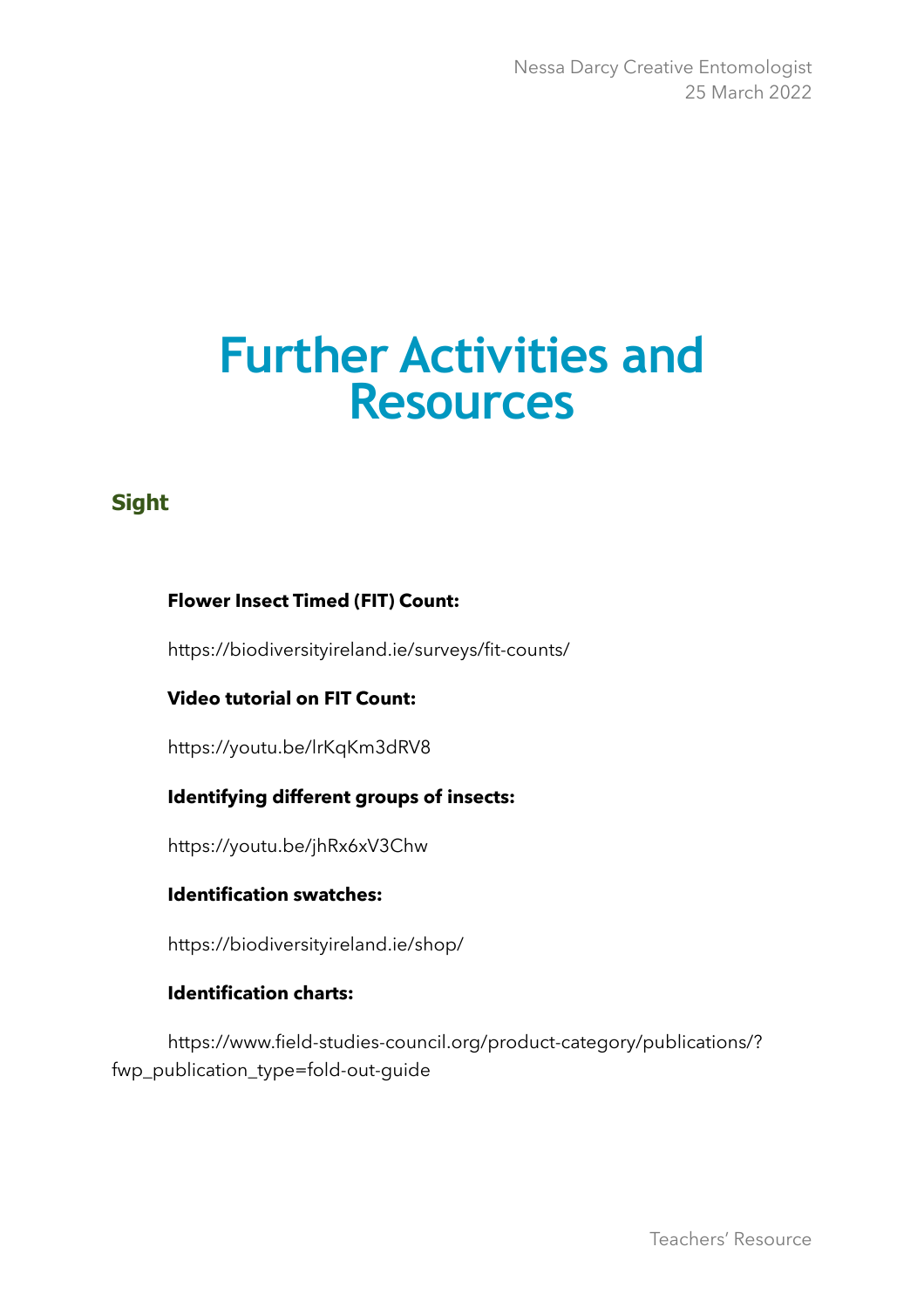### **Sound**

#### **More about The Sound of Insects, Japanese song:**

<https://www.mamalisa.com/?t=es&p=5059>

#### **Bat and Moths Game**

Children all sit on the ground in a circle. One child is selected to crouch in the middle and act as the "sleeping bat". They take a set of keys to symbolise the nectar of a night-flowering plant, and place it behind them.

Whilst they are in the middle of the circle with their eyes closed a "moth" is selected from the surrounding circle to go in and steal the keys. The moth must then tiptoe behind the giant to steal the keys. When they have picked up the keys in their hand they must run out of the circle (through the gap where they were previously sitting) and run around the outside as fast as they can and finally back into the middle through the same gap they came out of without the bat catching them.

The bat may only start chasing when they hear the keys being snatched. If the moth is successful then they become the bat. If not, the bat remains the same and a new moth tries to get the nectar (keys) without getting caught.

## **Taste**

#### **Cooking and eating woodlice:**

[https://www.woodlands.co.uk/blog/practical-guides/cooking-and-eating](https://www.woodlands.co.uk/blog/practical-guides/cooking-and-eating-woodlice-pillbugs-a-real-bushcraft-experience/)[woodlice-pillbugs-a-real-bushcraft-experience/](https://www.woodlands.co.uk/blog/practical-guides/cooking-and-eating-woodlice-pillbugs-a-real-bushcraft-experience/)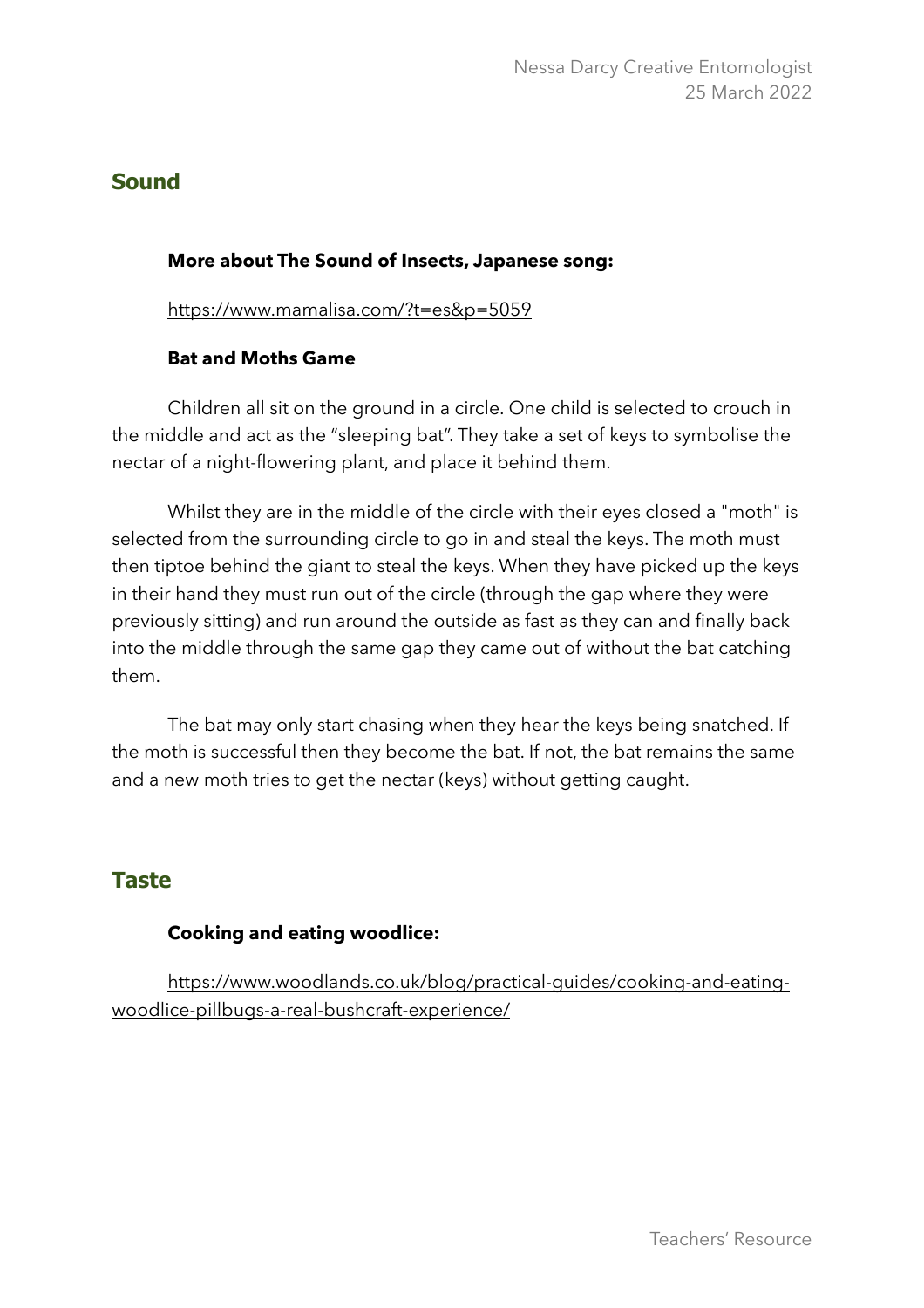#### **Dandelion Vinegar**

Dandelions are one of the most important sources of pollen and nectar for bees and other insects. They flower early in the spring when queen bees are emerging to start new colonies and need as much food as they can get. Dandelions are also very nutritious for humans, as they are full of minerals including iron, calcium, magnesium, and potassium.

Pick some fresh dandelion flowers and leaves, wash them, and add them to a jar of organic apple cider vinegar. After a couple of weeks the acidity of the vinegar will have drawn out the minerals, flavour and colour of the dandelions to produce a delicious and nutritious addition to any salad or plate of chips. The flavour has a hint of dandelion nectar or honey.

### **Smell**

#### **Insect Pheromone Communication Game**

You will need:

Lollipop sticks or paper straws (one per child)

Filter paper (two per child)

A selection of different essences or aromatic oils (e.g. vanilla, lemon, mint, lavender)

A cup of coffee grounds to refresh the olfactory senses when they get confused!

Prepare the pheromone kits a day in advance, and store the kits of each aroma in separate bags. To make a kit, glue a filter paper to each end of a lollipop stick/straw. Add a couple of drops of one essence to the filter paper, let them dry naturally. Repeat this process with the other essences. Store each "aroma" of kits in a different bag.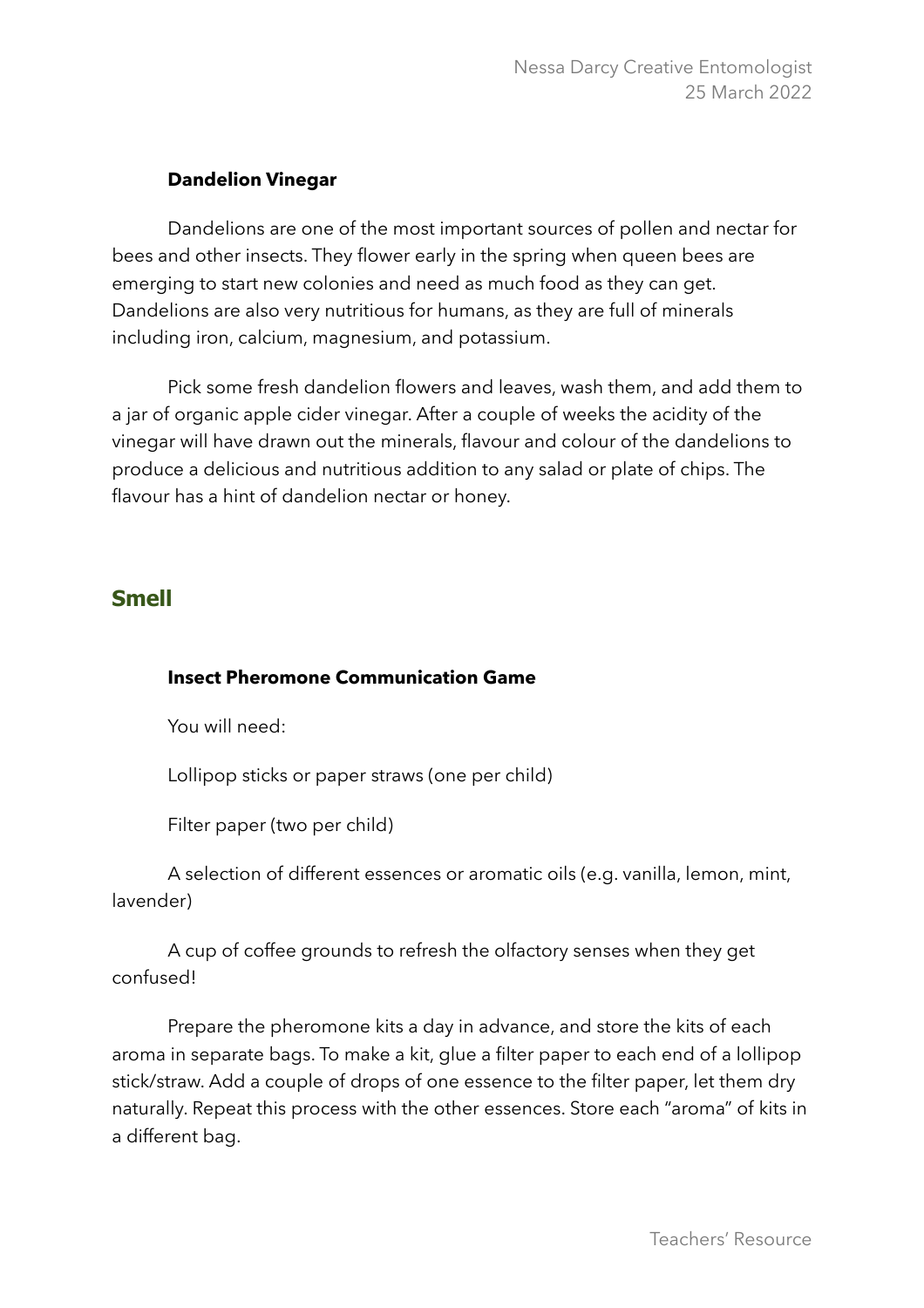Get the children to form a circle. Give each child a kit of a random aroma. Ask them to smell and memorise the aroma of the essence they have received, without saying anything. Ask the children to find other classmates who have kits of the same aroma and form a group. If the children start to show any difficulty in finding their aroma friends, let them sniff the cup of coffee grounds to refresh their noses. To add an extra challenge, carry out this game with eyes closed!

# **Touch**

#### **An experiment to try at home**

(A whole class of children would be a bit much for the ants to cope with!)

If you find a colony of ants running around on the ground, fetch a bluebell and \*gently\* tap the ants with it. What colour does the bluebell start to become? How are the ants causing this change?

Answer: The bluebells will start to have pink patches. Like litmus paper, the bluebell changes colour when it comes into contact with the formic acid released by the ants when they feel threatened by a child wielding a bluebell!

Try not to bother the ants excessively! Have fun!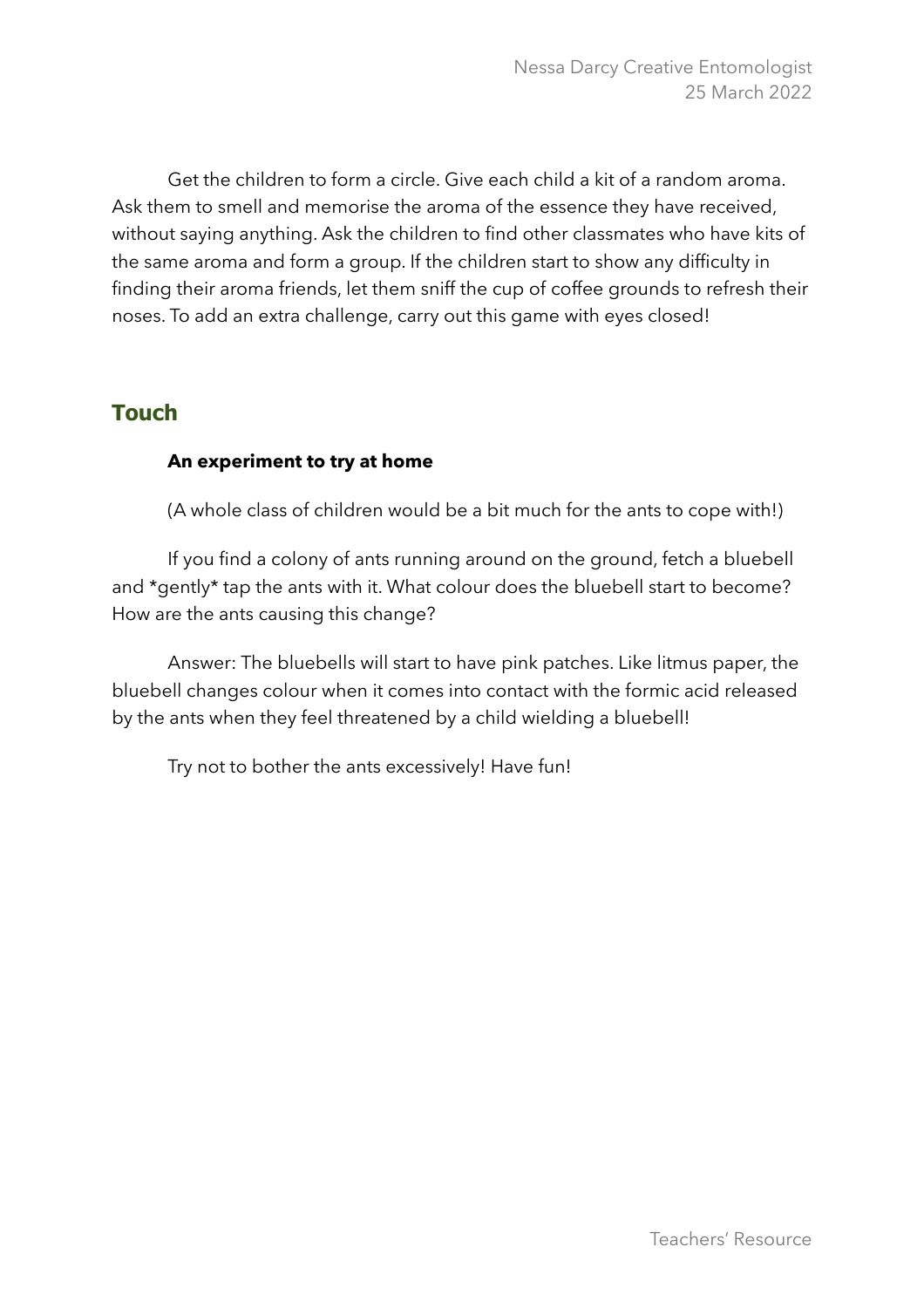# **The Sound of Insects**

虫のこえ (Mushi no Koe) (Japanese song)

Pronunciation:

Mushi no koe

Are matsu-mushi ga naite iru chin-chiro chin-chiro chin-chiro-rin are suzu-mushi mo naki dashita rin-rin rin-rin ri-in-rin

aki no yonaga wo naki toosu Ah ah, omoshiroi mushi no koe.

Kiri-kiri kiri-kiri koorogi ya gacha-gacha gacha-gacha kutsuwa-mushi ato kara umaoi oitsuite chi chon-chon chon-chon sui-chon

aki no yonaga wo naki toosu Ah ah, omoshiroi mushi no koe.

English Translation:

Ah, the pine cricket began to chirp, Chin-chiro chin-chiro chin-chiro-rin Ah, a bell-ring cricket also began to sing, Rin-in rini-rin riin-rin They chirp throughout the long fall night Oh, the voices of these funny insects!

Kiri-kiri, kiri-kiri, sing the crickets\* Gacha-gacha, gacha-gacha, the giant katydids sing, Later the unicolor katydids\*\* chime in Chon-chon, chon-chon sui-chon They chirp throughout the long fall night Oh, the voices of these funny insects!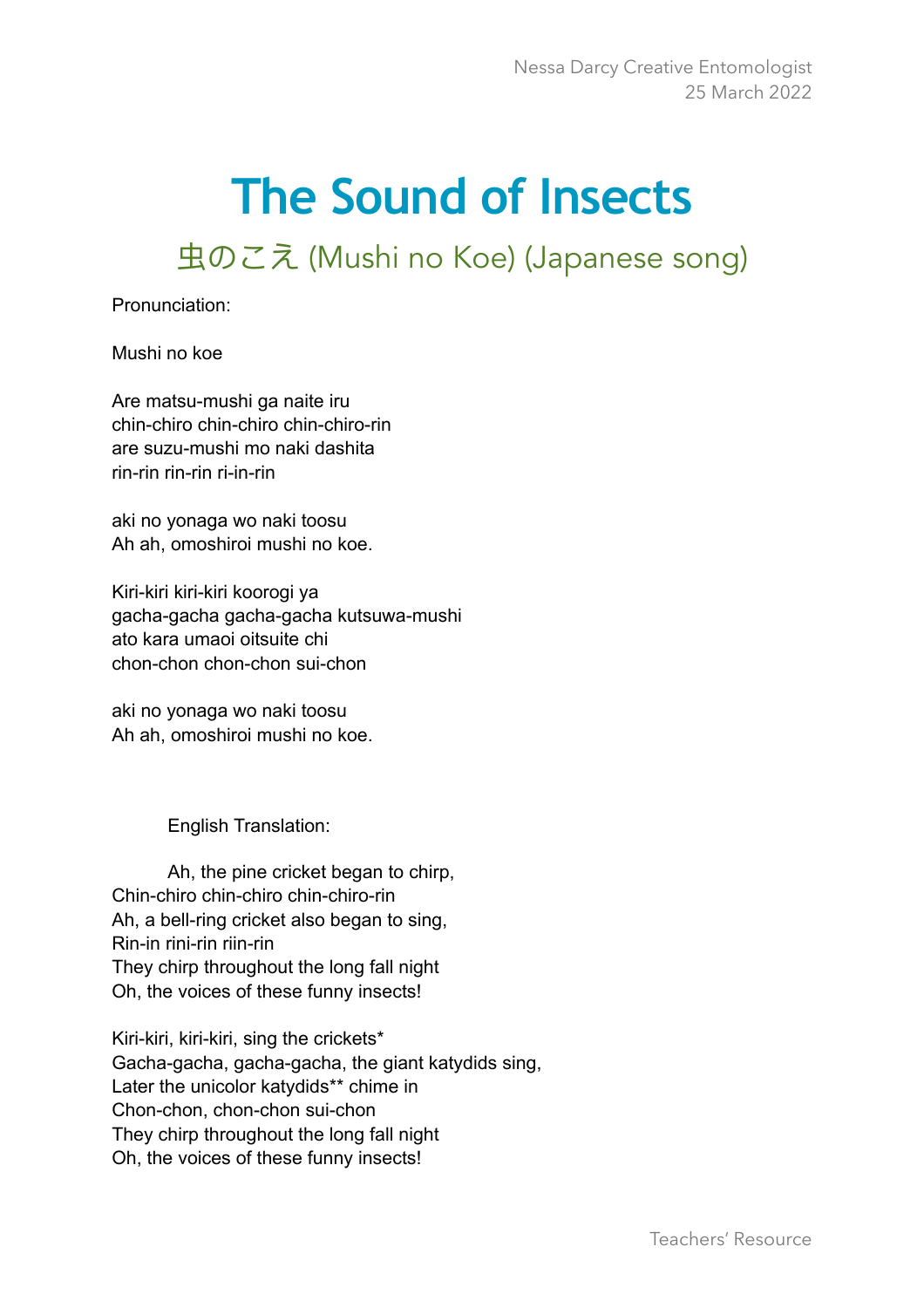Nessa Darcy Creative Entomologist 25 March 2022

Japanese:

あれ松⾍が 鳴いている ちんちろ ちんちろ ちんちろりん あれ鈴虫も 鳴き出した りんりんりんりん りいんりん 秋の夜長を 鳴き通す ああおもしろい 虫のこえ

きりきりきりきり こおろぎや\* がちゃがちゃ がちゃがちゃ くつわ⾍ あとから馬おい おいついて ちょんちょんちょんちょん すいっちょん 秋の夜長を 鳴き通す ああおもしろい 虫のこえ

This is a Japanese Ministry of Education Song from 1910.

About the Insects:

まつむし 松 虫 - Pine Cricket - Matsumushi - Xenogryllus marmorata すずむし 鈴 ⾍ - Bell-ring Cricket - Suzumushi - Homoeogryllus japonicus こうろぎ 蟋 蟀 - kōrogi: Cricket (various kinds) [えんまこおろぎ] Gryllus mitratus くつわむし 轡 ⾍ - Giant Katydid - Kutsuwamushi - Mecopoda elongata うまおい馬追い: A long-horned grasshopper; a (unicolor) katydid - Umaoi -Hexacentrus japonicus

Source: <https://www.mamalisa.com/?t=es&p=5059>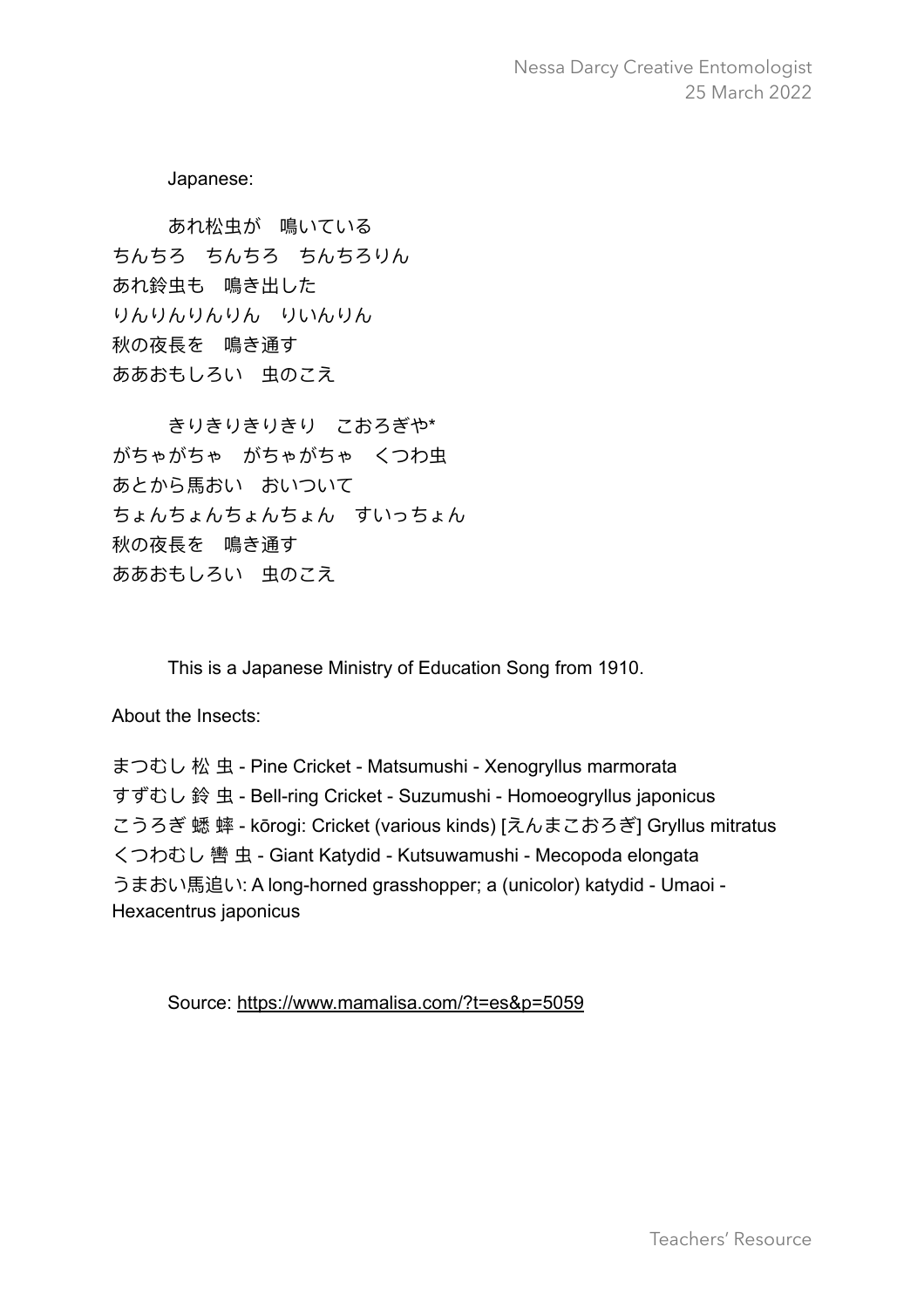# **FIT Count field recording form**





A Flower-Insect Timed Count can be carried out at any time of day between the beginning of April and the end of September, wherever a suitable target flower can be found, and when the weather is dry and warm:

- If sky is **clear** (less than half cloud) the minimum temperature for a count is **13°C**
- If sky is **cloudy** (half cloud or more) the minimum temperature for a count is **15°C**

| 1. About you                                                                                                                                                                                                                                                                                                                                                                                                                                                              |                                                                                                                                                                                                                                                                                                                                                                                     |                                                                                                                                                                                        |
|---------------------------------------------------------------------------------------------------------------------------------------------------------------------------------------------------------------------------------------------------------------------------------------------------------------------------------------------------------------------------------------------------------------------------------------------------------------------------|-------------------------------------------------------------------------------------------------------------------------------------------------------------------------------------------------------------------------------------------------------------------------------------------------------------------------------------------------------------------------------------|----------------------------------------------------------------------------------------------------------------------------------------------------------------------------------------|
| $\Box$ I am new to identifying wildlife                                                                                                                                                                                                                                                                                                                                                                                                                                   | $\Box$ I am familiar with recognising the main groups of pollinating insect<br>$\Box$ I am confident in identifying the commonly-occurring pollinating insects to species level                                                                                                                                                                                                     | $\Box$ I am familiar with identifying some wildlife (e.g. birds or butterflies) but not most pollinating insects                                                                       |
| 2. Date and location of count                                                                                                                                                                                                                                                                                                                                                                                                                                             |                                                                                                                                                                                                                                                                                                                                                                                     |                                                                                                                                                                                        |
|                                                                                                                                                                                                                                                                                                                                                                                                                                                                           |                                                                                                                                                                                                                                                                                                                                                                                     |                                                                                                                                                                                        |
|                                                                                                                                                                                                                                                                                                                                                                                                                                                                           |                                                                                                                                                                                                                                                                                                                                                                                     |                                                                                                                                                                                        |
|                                                                                                                                                                                                                                                                                                                                                                                                                                                                           | Grid ref if known (or select from online map later): entitled and the control of the control of the control of                                                                                                                                                                                                                                                                      |                                                                                                                                                                                        |
| $\Box$ Garden<br>$\Box$ School grounds<br>$\Box$ Parkland with trees<br>$\Box$ Churchyard<br>$\Box$ Grassy verge or hedgerow edge                                                                                                                                                                                                                                                                                                                                         | Habitat (tick one box that is the best match):<br>$\Box$ Grassland with wild flowers (e.g. meadow)                                                                                                                                                                                                                                                                                  | $\Box$ Amenity grassland (usually mown short)<br>$\Box$ Farm crops or grassy pastures<br>$\Box$ Upland bog/heath<br>$\Box$ Lowland bog/heath<br>$\Box$ Waste ground<br>$\Box$ Woodland |
| Please use one of the 'target<br>flowers' if you possibly can:<br>• Dandelion<br>• Buttercup<br>• Hawthorn<br>• Bramble/Blackberry<br>• Lavender (English)<br>• Common Knapweed<br>• Heather (Calluna or Erica)<br>• Hogweed<br>• White Clover<br>• Red Clover<br>• Ragwort<br>• Thistle (Cirsium)<br>• Buddleja<br>$\bullet$ lvy<br>(only choose another insect-<br>attracting flower if none of the<br>above are available)<br>Is your 50x50cm patch of target flowers: | 3. Target flower (from the list on the left if possible)<br>$\Box$ Target flowers cover less than half of 50×50cm patch<br>$\Box$ Target flowers cover about half of patch<br>$\Box$ Target flowers cover more than half of patch<br>Number of flowers in patch:<br>$\Box$ individual flowers<br>I counted:<br>flower umbels<br>$\Box$ Growing in a larger patch of the same flower | $\Box$ flower heads<br>$\Box$ flower spikes                                                                                                                                            |
| $\Box$ More or less isolated                                                                                                                                                                                                                                                                                                                                                                                                                                              | $\Box$ Growing in a larger patch of many different flowers                                                                                                                                                                                                                                                                                                                          |                                                                                                                                                                                        |